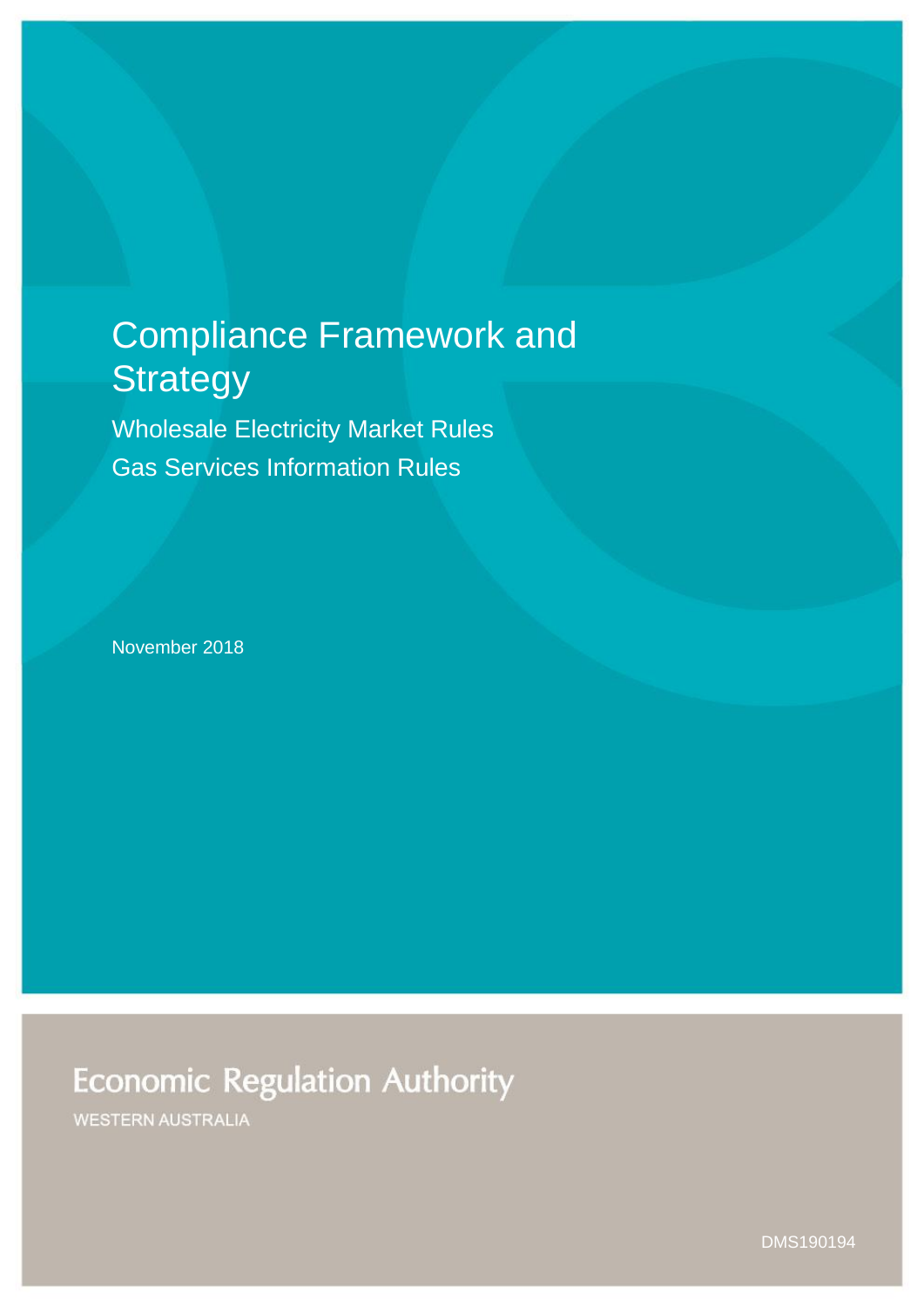### **Economic Regulation Authority**

4th Floor Albert Facey House 469 Wellington Street, Perth

#### **Mail to:**

Perth BC, PO Box 8469 PERTH WA 6849

**T:** 08 6557 7900

**F:** 08 6557 7999

**E:** Info@erawa.com.au

**W:** www.erawa.com.au

National Relay Service TTY: 13 36 77 (to assist people with hearing and voice impairment)

We can deliver this report in an alternative format for those with a vision impairment.

*© 2018 Economic Regulation Authority. All rights reserved. This material may be reproduced in whole or in part provided the source is acknowledged*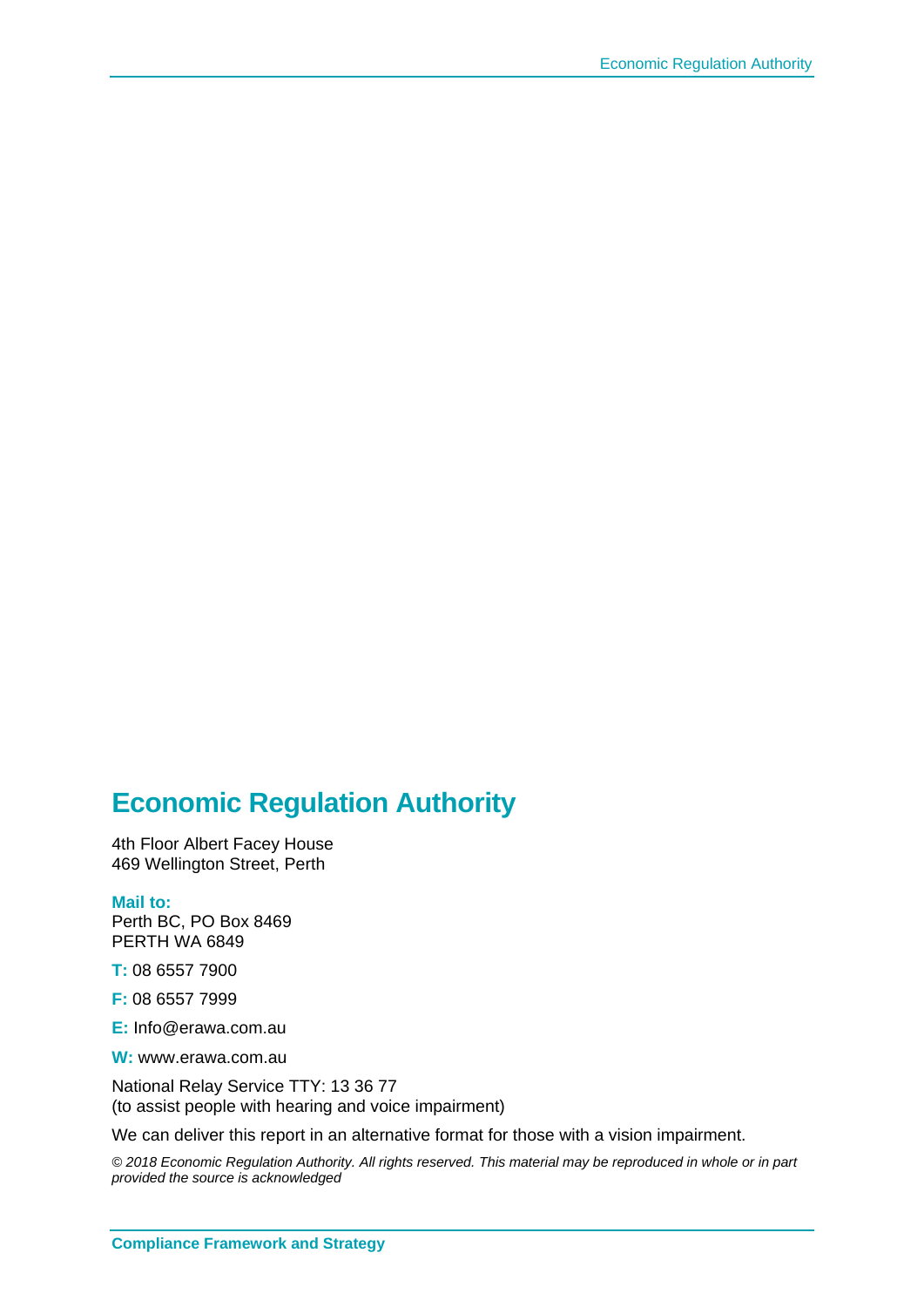## **Contents**

| 1. |       |  |  |  |
|----|-------|--|--|--|
| 2. |       |  |  |  |
| 3. |       |  |  |  |
| 4. |       |  |  |  |
|    | 4.1   |  |  |  |
|    | 4 1 1 |  |  |  |
|    | 4.1.2 |  |  |  |
|    | 4.1.3 |  |  |  |
|    | 4.1.4 |  |  |  |
|    | 4.2   |  |  |  |
| 5. |       |  |  |  |
|    | 5.1   |  |  |  |
|    | 5.2   |  |  |  |

#### **List of appendices**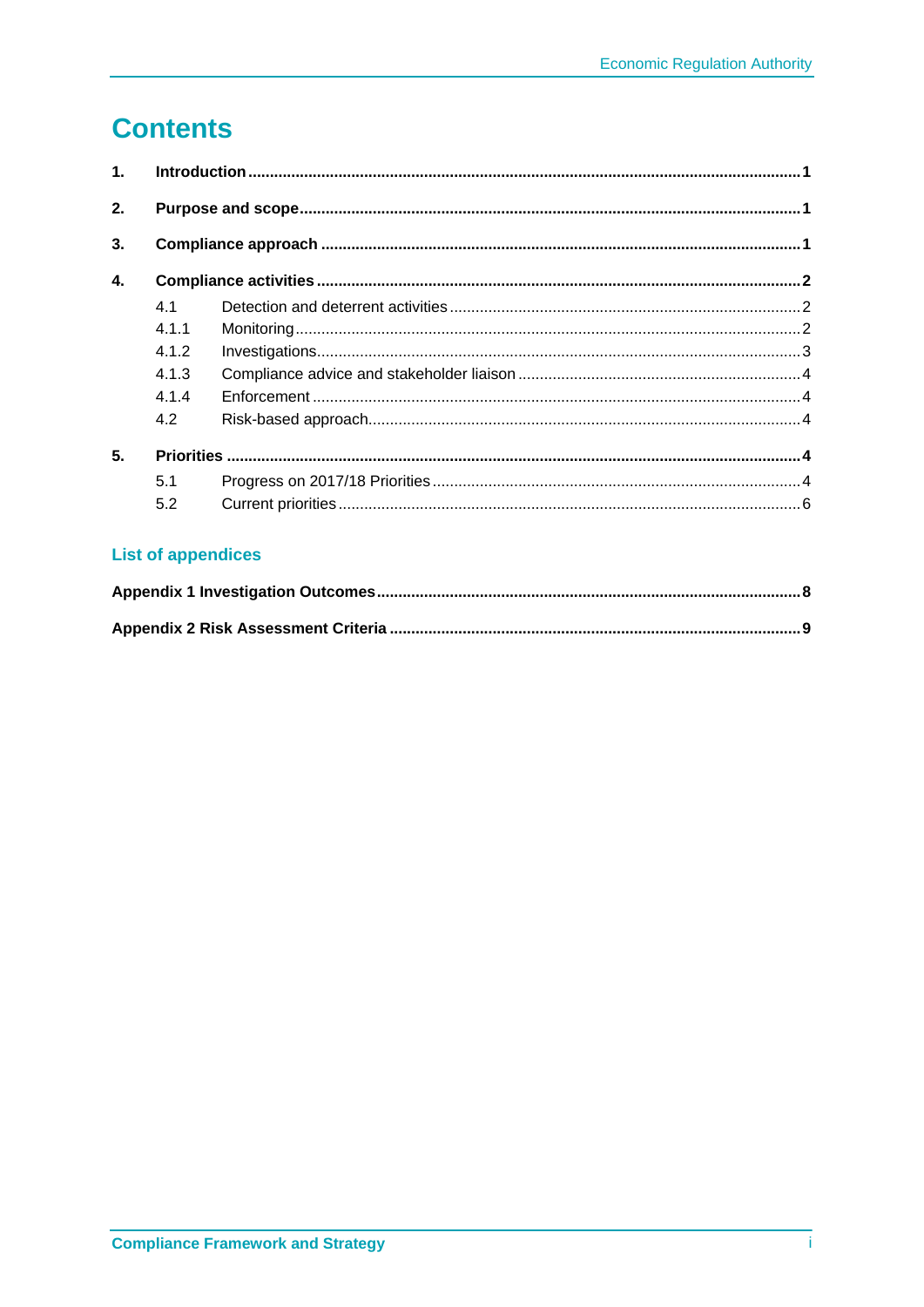### <span id="page-3-0"></span>**1. Introduction**

The Economic Regulation Authority is the independent economic regulator for Western Australia. It regulates electricity, gas, water and rail industries as well as conducting economic inquiries referred to it from government.

The ERA's functions include monitoring, investigating and enforcing compliance under the Wholesale Electricity Market Rules and the Gas Services Information (GSI) Rules.

### <span id="page-3-1"></span>**2. Purpose and scope**

The purpose of this compliance strategy is to describe how the ERA undertakes its compliance and enforcement activities under the Market Rules and GSI Rules.

The ERA has other compliance functions which are not within the scope of this document (for example, electricity, gas and water industry licensee compliance). Further information on these functions can be found on the [ERA website.](http://www.erawa.com.au/)

The ERA will periodically review this document to update the priorities referred to in section 6 and make any other necessary revisions.

### <span id="page-3-2"></span>**3. Compliance approach**

The ERA's compliance approach is set out in paragraph 1.4.1 of its public Monitoring Protocol Market Procedure<sup>1</sup>. It states:

*The ERA's approach is aimed at encouraging compliance by Rule Participants with the Market Rules and Market Procedures with the target of achieving high levels of compliance. Under this approach the ERA will seek to:*

- *(a) assist Rule Participants to understand their obligations, noting that the responsibility for meeting compliance obligations rests with the individual participant;*
- *(b) identify potential breaches, investigate these and identify any subsequent education or other prevention or enforcement actions required;*
- *(c) ensure the investigation process is conducted in an efficient and professional manner, including applying procedural fairness and ensuring investigation decisions are informed by the relevant facts;*
- *(d) ensure that its compliance responses to breaches are proportionate to the circumstances of the non-compliant behaviour;*
- *(e) apply a risk based approach to its compliance activities, including its monitoring processes, investigation processes and enforcement actions.*

<sup>1</sup> <https://www.erawa.com.au/electricity/wholesale-electricity-market/market-procedures>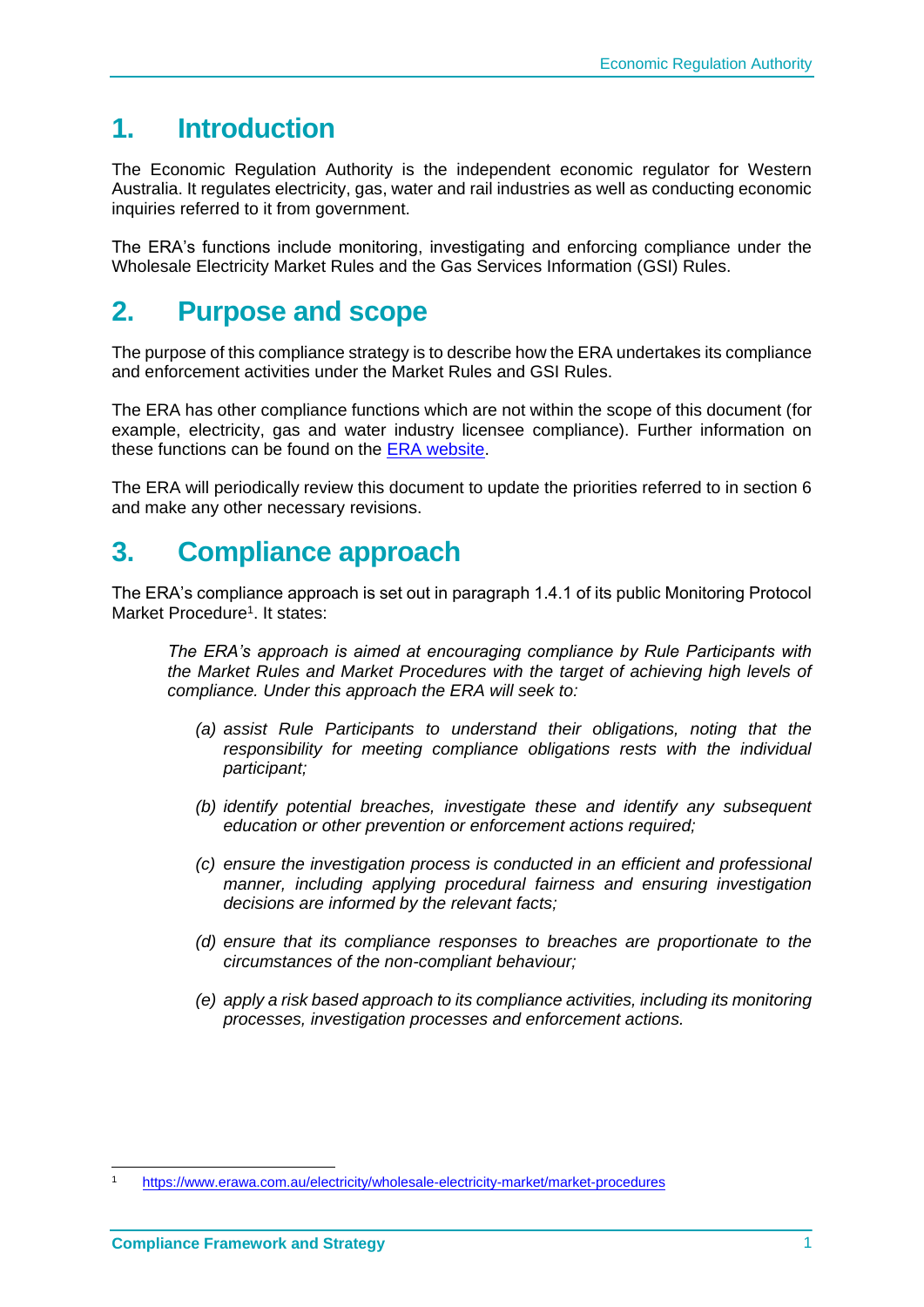### <span id="page-4-0"></span>**4. Compliance activities**

### <span id="page-4-1"></span>**4.1 Detection and deterrent activities**

The ERA detects and deters non-compliance with the Market Rules and GSI Rules, with a focus on encouraging high levels of compliance. These compliance activities, although described separately below, are inter-related processes.

#### <span id="page-4-2"></span>*4.1.1 Monitoring*

Both the Market Rules (clauses 2.13.2 and 2.13.3) and GSI Rules (rules 165(1) and 165(2)) require the ERA to monitor participants' compliance.

The ERA's monitoring activities are intended to identify potential non-compliance matters that may require further investigation before determining whether or not a breach has occurred.

It is through these activities that the ERA will first become aware of potential non-compliance. Participants' awareness of the ERA's monitoring activities also serves as an important deterrent mechanism.

It is appropriate that monitoring activities are designed such that:

- there is early detection of non-compliance
- the activities focus on high-risk issues and also appropriately deal with low level noncompliances
- they are unbiased and capture all participants
- there is a range of sources that feeds these activities
- the activities are carried out with minimal regulatory burden on participants.

The ERA's monitoring activities are set out in paragraph 2.4.2 of the public Monitoring Protocol Market Procedure as follows:

- *Market Intelligence: Analysis of information received from stakeholders that may identify matters requiring further investigation;*
- *Market Monitoring: Analysis of market data through a suite of tools and systems (e.g. bidding and pricing information, dispatch data, outage data etc) which may identify potential areas of non-compliance;*
- *Targeted compliance activities: Targeted reviews of Rule Participants may be carried out to assess compliance with specific Market Rule obligations or groups of obligations, or areas identified as being of particular compliance concern or where monitoring is required because the Market Rules provide for special arrangements;*
- *Reporting: AEMO (including in its capacity as System Management) has obligations to notify the ERA, subject to certain exceptions, if it becomes aware of an alleged breach of the Market Rules or Market Procedures. Additionally Rule Participants and other stakeholders may report alleged non-compliant behaviour, including voluntary reports of the Rule Participant's own non-compliant behaviour.*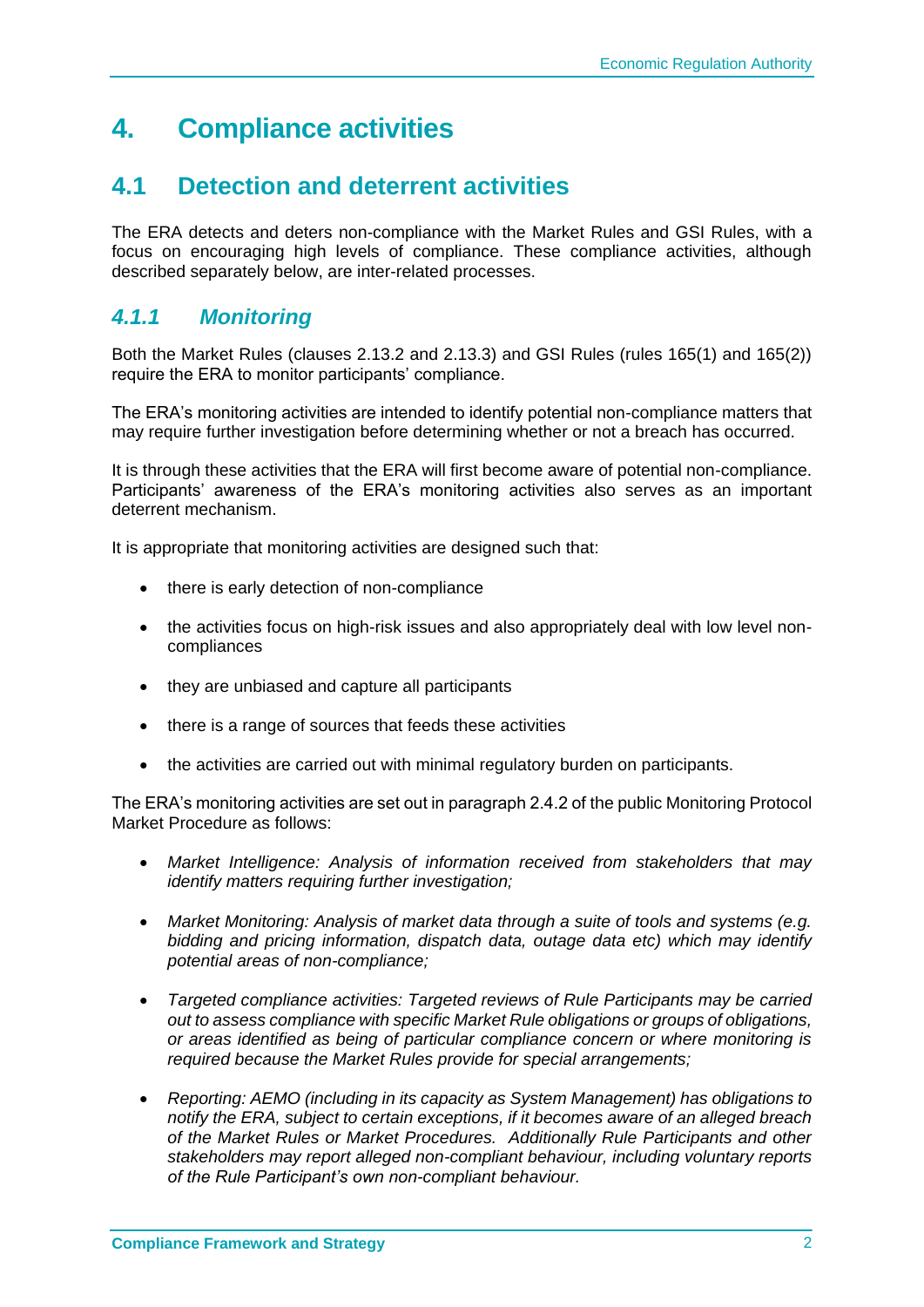While the Monitoring Protocol Market Procedure is developed under the Market Rules, the above processes are equally applicable to monitoring activities for the GSI Rules.

#### <span id="page-5-0"></span>*4.1.2 Investigations*

Where the ERA becomes aware of an alleged breach it is required under the Market Rules (clause 2.13.10) or GSI Rules (rule 168(2)) to investigate the matter.

The matters investigated usually concern market operations processes in areas such as dispatch, outages, data provision and settlements. The more serious issues could have financial implications (for example, recovery of constraint payments, forced outage capacity refund payments and short run marginal cost matters) and/or may have consequences for the security and reliability of the power system.

The ERA will generally become aware of an alleged breach through the monitoring processes referred to in section 4.1.1. This includes breach reporting arrangements in place with the Australian Energy Market Operator (AEMO).

Under both the Market Rules and GSI Rules, AEMO is required to support the ERA with its compliance monitoring functions. AEMO and the ERA have an established process for this, including the provision of reports from AEMO and regular compliance meetings with AEMO.

The ERA's investigation powers are specified in the Market Rules, GSI Rules, the *Electricity Industry (Wholesale Electricity Market) Regulations 2004* and the *Gas Services Information Regulations 2012*. Further details are referenced in section 4.2 of the Monitoring Protocol. The ERA also has powers available under the *Economic Regulation Authority Act 2003* to issue notices requiring the provision of information*.*

Section 4 of the ERA's public Monitoring Protocol Market Procedure sets out the details of the investigation process. While the Monitoring Protocol Market Procedure is developed under the Market Rules, the investigation process is equally applicable to the GSI Rules.

The key principles guiding the investigations process are:

- Compliance: Investigations are carried out pursuant to the relevant powers and requirements in the Market Rules, GSI Rules, Regulations and the Act, including respecting the confidentiality provisions within these instruments.
- Fairness: The investigation process is conducted in a professional manner, including applying procedural fairness and ensuring investigation decisions are informed by the relevant facts.
- Consistency: Investigation processes are consistently applied and result in outcomes that are consistent and proportionate to the circumstances of the noncompliant behaviour.
- Timeliness: Investigations are conducted in an efficient manner, ensuring matters are dealt with in a timely manner appropriate to the circumstances of the alleged non-compliance.
- Transparency: The investigation decision-making process is subject to rigorous governance and the potential compliance outcomes are transparent to participants so that they have a reasonable degree of certainty about the consequences of noncompliance.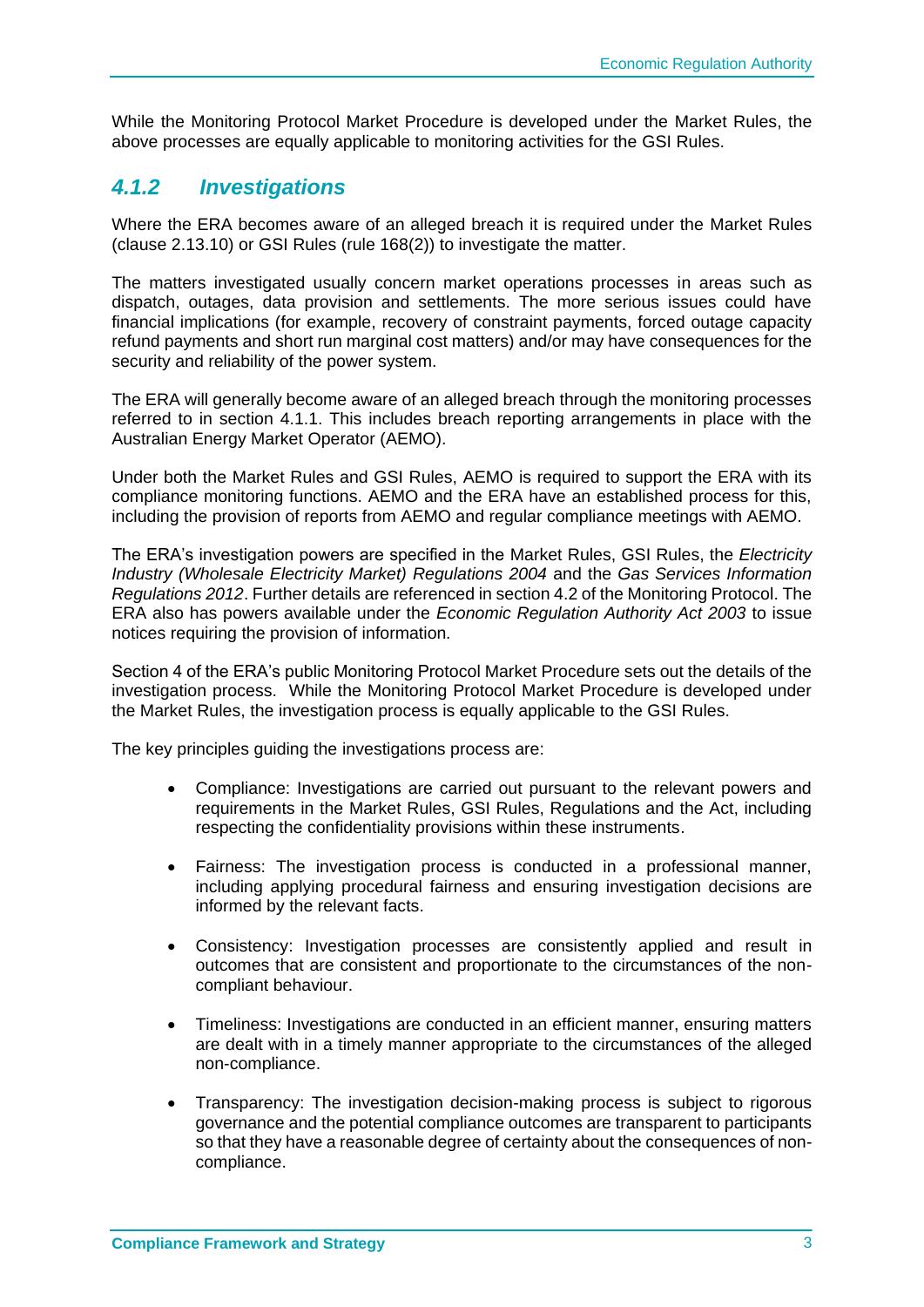#### <span id="page-6-0"></span>*4.1.3 Compliance advice and stakeholder liaison*

The ERA provides information to participants to assist them fulfil their compliance obligations and prevent non-compliance. This includes meeting with participants as part of monitoring and investigation activities, publishing guidelines, and holding forums. Compliance information is also available on the ERA website.

The ERA welcomes participant-initiated discussions and enquiries on compliance matters.

#### <span id="page-6-1"></span>*4.1.4 Enforcement*

The ERA has statutory compliance responses available to it (for example, warnings and the commencement of proceedings before the Electricity Review Board for civil penalties and other orders), and also administrative responses, such as providing education advice and seeking voluntary compliance programs.

The ERA's strategy is to ensure that enforcement outcomes are fair, consistent and proportionate to the circumstances of the non-compliant behaviour. The table in Appendix 1 provides guidance on the types of enforcement outcomes<sup>2</sup>.

### <span id="page-6-2"></span>**4.2 Risk-based approach**

There is a limit to the ERA's resources and it must prioritise its compliance activities. The ERA must also ensure its responses to alleged breaches are consistent and fair. To achieve this the ERA uses a risk assessment process. The criteria documented in Appendix 2 provides guidance on the matters that the ERA will consider as part of the risk assessment process when prioritising its compliance activities and investigating alleged breaches.

### <span id="page-6-3"></span>**5. Priorities**

The ERA will determine and review compliance priorities from time to time. This process must be flexible to respond to emerging trends and issues, changes in rules and regulations and issues that require timely compliance attention.

The factors that will be considered when setting compliance priorities include trends and history from the results of investigations and compliance activities, the regulatory environment and stakeholder concerns and feedback.

### <span id="page-6-4"></span>**5.1 Progress on 2017/18 Priorities**

The ERA actioned all of its 2017/18 compliance priorities. Progress reports on each of the actions is set out in Table 1 below.

 $\overline{a}$ 

<sup>2</sup> Compliance enforcement outcomes are assessed on a case by case basis and enforcement outcomes different to those listed in Appendix 1 may be deemed appropriate from time to time.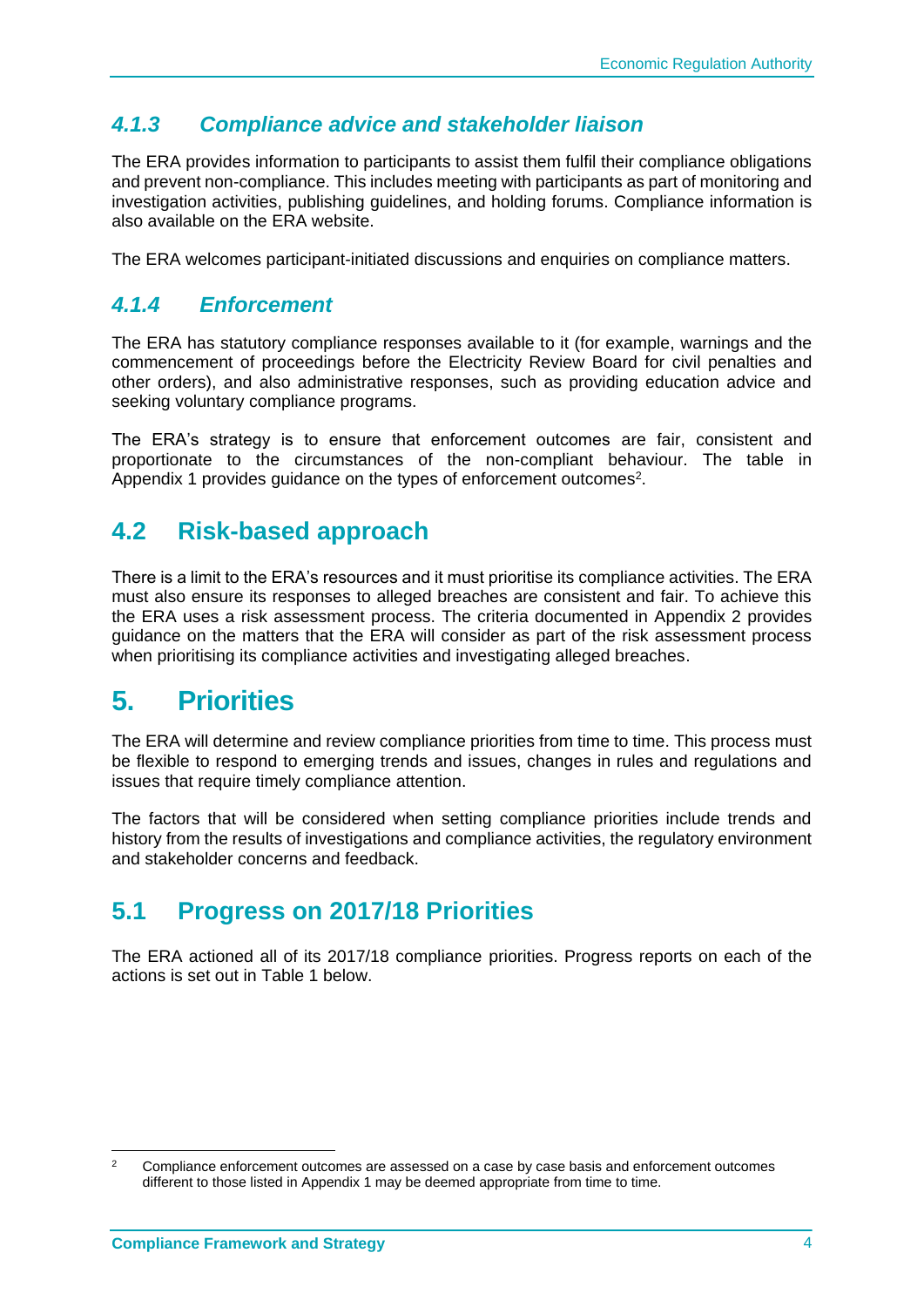| Area                                                                                                                          | Context                                                                                                                                                                                | Action                                                                                                                                                                                       | <b>Progress report</b>                                                                                                                                                                                                                                                                                                                             |
|-------------------------------------------------------------------------------------------------------------------------------|----------------------------------------------------------------------------------------------------------------------------------------------------------------------------------------|----------------------------------------------------------------------------------------------------------------------------------------------------------------------------------------------|----------------------------------------------------------------------------------------------------------------------------------------------------------------------------------------------------------------------------------------------------------------------------------------------------------------------------------------------------|
| Market issues                                                                                                                 | The ERA is well-placed<br>to identify issues with<br>the rules.                                                                                                                        | Establish<br>internal<br>$\bullet$<br>for<br>framework<br>initiated rule change<br>proposals.                                                                                                | The ERA finalised its position<br>ERA<br>on proposing rule changes.<br>This was published in a<br>statement<br>on<br>the<br>ERA's<br>involvement<br>Rule<br>in<br>the<br>Change<br>Process.<br>The<br>statement sets out the scope of<br>rule changes that the ERA may<br>propose.                                                                 |
| Market Rule and<br>GSI Rule breach<br>investigations                                                                          | The ERA is responsible<br>for investigating Market<br>Rule and GSI Rule<br>breaches.                                                                                                   | Maintain quality<br>timeliness<br>investigations.                                                                                                                                            | ERA<br>The<br>implemented<br>and<br>investigation<br>checklists<br>οf<br>to<br>improve its quality assurance<br>processes.<br>The<br>rate<br>οf<br>completion of investigations<br>has also improved averaging<br>nine per month in 2017/18,<br>compared to four per month in<br>2016/17.                                                          |
|                                                                                                                               |                                                                                                                                                                                        | <b>Identify</b><br>opportunities<br>implement<br>and<br>for,<br>efficiencies to, manage<br>investigation backlog.                                                                            | The ERA has streamlined its<br>$\bullet$<br>internal approval processes for<br>investigations through the use<br>of delegations, and improved<br>reporting for minor matters.                                                                                                                                                                      |
| Market participant<br>compliance<br>with<br>Dispatch<br>Instructions,<br>Forced<br>Outages<br>Balancing<br>and<br>Submissions | These processes<br>are<br>central to the operation<br>of the market and the<br>power<br>system.<br>Non-<br>compliance with these<br>processes<br>can<br>have<br>material consequences. | Develop and implement<br>monitoring tools.                                                                                                                                                   | During the year the ERA<br>established<br>its<br>monitoring<br>priorities for a number of areas<br>of the Market Rules. Work is<br>now underway to develop in-<br>house tools to proactively<br>monitor these areas of the<br>rules (refer to section 5.2).                                                                                        |
|                                                                                                                               |                                                                                                                                                                                        | Conduct<br>targeted<br>investigations focusing<br>on compliance<br>Forced Outages and<br>Balancing Submission<br>rule requirements.                                                          | The ERA completed three<br>targeted<br>investigations<br>οf<br>participants<br>during 2017/18<br>with<br>examining<br>non-compliance<br>with Forced<br>Outages and<br>Submission<br>Balancing<br>requirements.<br>Two formal<br>warnings under the Market<br>Rules were issued to separate<br>participants as a result of these<br>investigations. |
| <b>GSI</b><br>Rules<br>with<br>compliance<br>provision<br>data<br>obligations                                                 | Data provision is central<br>to the GSI platform.                                                                                                                                      | Develop<br>targeted<br>review initiatives based<br>results<br>of<br>on<br>monitoring<br>reported breaches (e.g.<br>common themes are<br>late data provision and<br>accuracy<br>submissions). | The ERA completed targeted<br>investigations of two separate<br>GSI participants resulting in<br>data<br>determinations of 20 breaches<br>and<br>of the GSI Rules.<br>οf                                                                                                                                                                           |
| Stakeholder<br>engagement/<br>relationships                                                                                   | Stakeholder<br>liaison<br>activities are a key tool<br>to encourage high levels<br>of compliance and seek                                                                              | Implement strategies to<br>maintain and build on<br>existing<br>stakeholder<br>relationships.                                                                                                | The ERA continued to meet<br>with participants to discuss<br>compliance issues, including<br>encouraging self-reporting of<br>non-compliance. Only six self-<br>reports from participants other                                                                                                                                                    |

#### **Table 1: Progress report on 2017/18 Priorities**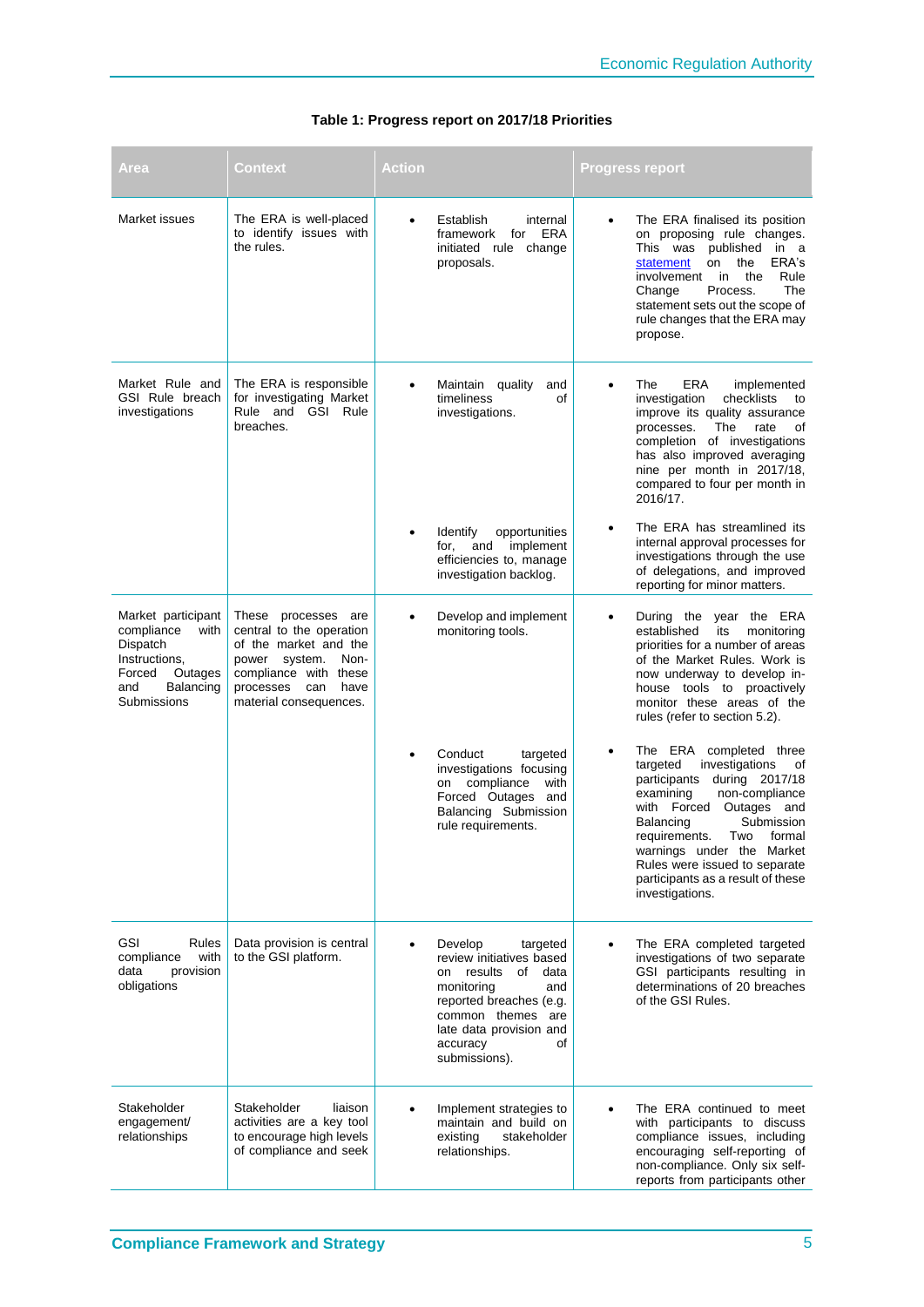| Area                                            | <b>Context</b>                                                                                                                                               | <b>Action</b>                                                                                                                                                                                               | <b>Progress report</b>                                                                                                                                                                                                                                                         |
|-------------------------------------------------|--------------------------------------------------------------------------------------------------------------------------------------------------------------|-------------------------------------------------------------------------------------------------------------------------------------------------------------------------------------------------------------|--------------------------------------------------------------------------------------------------------------------------------------------------------------------------------------------------------------------------------------------------------------------------------|
|                                                 | early resolution to non-<br>compliance issues.                                                                                                               |                                                                                                                                                                                                             | than AEMO were<br>received<br>2017/18, a slight<br>during<br>increase from five in 2016/17.                                                                                                                                                                                    |
| Transparency<br>of<br>investigation<br>outcomes | Providing information to<br>market<br>the<br><sub>on</sub><br>compliance<br>outcomes<br>serves as a deterrent<br>and a non-compliance<br>prevention measure. | Explore opportunities to<br>improve reporting of<br>investigation outcomes<br>non-compliance<br>and<br>issues to the market<br>the<br>(noting<br>existing<br>confidentiality<br>restrictions in the rules). | The ERA improved the content<br>of its compliance reports. The<br>compliance reports<br>are<br>released six-monthly and now<br>provide data on the number of<br>received.<br>breach<br>reports<br>investigated<br>matters<br>and<br>outcomes<br>of<br>these<br>investigations. |

### <span id="page-8-0"></span>**5.2 Current priorities**

From 2018/19 onwards the ERA has determined the following priorities. These actions will continue as priorities until this document is next updated.

|  |  |  | <b>Table 2: Current priorities</b> |
|--|--|--|------------------------------------|
|--|--|--|------------------------------------|

| <b>Priority area</b>                                                                                                   | Context                                                                                                                                                                                                        | <b>Action</b>                                                                                                                                                                                                                                                                                                                                                                                                                                                    |
|------------------------------------------------------------------------------------------------------------------------|----------------------------------------------------------------------------------------------------------------------------------------------------------------------------------------------------------------|------------------------------------------------------------------------------------------------------------------------------------------------------------------------------------------------------------------------------------------------------------------------------------------------------------------------------------------------------------------------------------------------------------------------------------------------------------------|
| Rule changes                                                                                                           | The ERA is responsible for<br>compliance functions under<br>the GSI and Market Rules. It is<br>therefore well placed<br>to<br>identify process and procedure<br>deficiencies with these areas<br>of the rules. | Submit Rule Change Proposal to address market information access and<br>short run marginal cost investigation process problems.<br>Investigate other compliance process and procedural amendments to the<br>$\bullet$<br>Market Rules (for example, processes for the publication of breach<br>determinations under the Market Rules).                                                                                                                           |
| Market Rule and<br>GSI Rule breach<br>investigations                                                                   | The ERA is responsible for<br>investigating Market Rule and<br>GSI Rule breaches.                                                                                                                              | Continue to identify and implement ways to reduce the backlog of<br>$\bullet$<br>investigations including:<br>Implementing batch investigation processes (for example,<br>$\circ$<br>investigating multiple breach allegations concerning a single<br>participant in a batch).<br>Explore other options to improve the efficiency of the<br>$\circ$<br>investigation process (for example, through the use of<br>information technology solutions).              |
| Participant<br>compliance<br>with<br>Dispatch<br>Instructions,<br>Forced<br>Outages<br>Balancing<br>and<br>Submissions | These processes are central to<br>the operation of the market<br>and the power system. Non-<br>compliance<br>with<br>these<br>processes can have material<br>consequences.                                     | Develop and implement monitoring tools to proactively validate<br>$\bullet$<br>compliance. Focus will initially be on the following areas:<br>Requirements to submit Balancing Submissions (focusing on<br>$\circ$<br>timing and accuracy of submissions).<br>Requirements to log outages.<br>$\circ$<br>Conduct targeted investigations focusing on systemic non-compliance<br>with Dispatch Instruction, Outage and Balancing Submission rule<br>requirements. |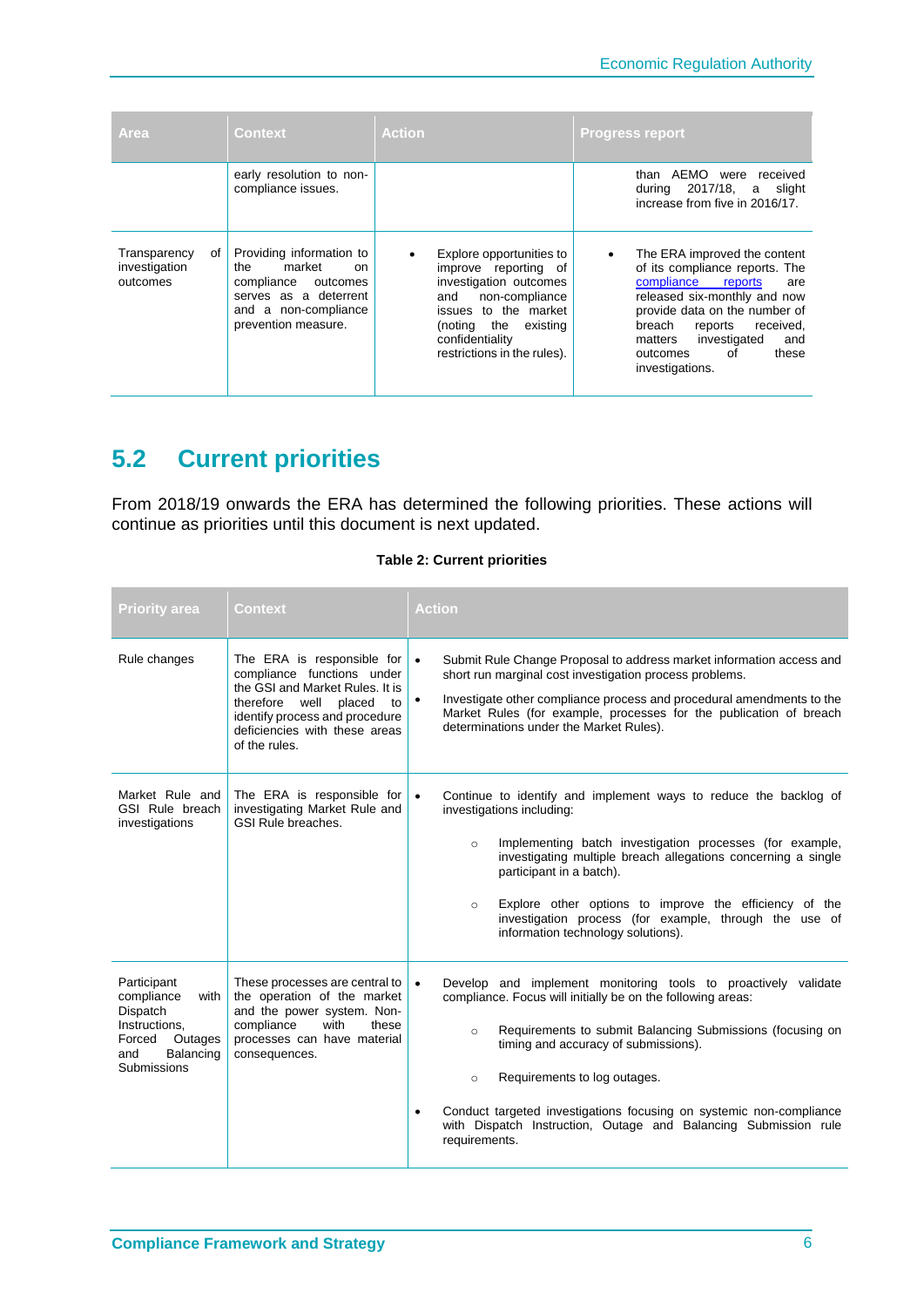| <b>Priority area</b>                                                                 | Context                                                                                                                                                                                                                                    | <b>Action</b>                                                                                                                                                                                                                                                                                                                                                                                                |
|--------------------------------------------------------------------------------------|--------------------------------------------------------------------------------------------------------------------------------------------------------------------------------------------------------------------------------------------|--------------------------------------------------------------------------------------------------------------------------------------------------------------------------------------------------------------------------------------------------------------------------------------------------------------------------------------------------------------------------------------------------------------|
| <b>GSI</b><br><b>Rules</b><br>with<br>compliance<br>data<br>provision<br>obligations | Data provision is central to the<br>GSI platform.                                                                                                                                                                                          | Engage with GSI participants through relevant forums to educate and<br>$\bullet$<br>improve knowledge of GSI Rule compliance obligations.                                                                                                                                                                                                                                                                    |
| Stakeholder<br>information<br>and<br>education                                       | Providing<br>compliance<br>information and education to<br>stakeholders<br>will<br>assist<br>participants comply with rule<br>obligations and also serves as<br>deterrent<br>and<br>a<br>non-<br>a<br>compliance<br>prevention<br>measure. | Providing education to targeted participants to reduce the number of non-<br>$\bullet$<br>compliances.<br>Providing organisation specific compliance information to participants to<br>assist them assess their levels of compliance.<br>Develop guidelines to assist participants comply with rule obligations (for<br>$\bullet$<br>example, quidelines on the timing of updates to Balancing Submissions). |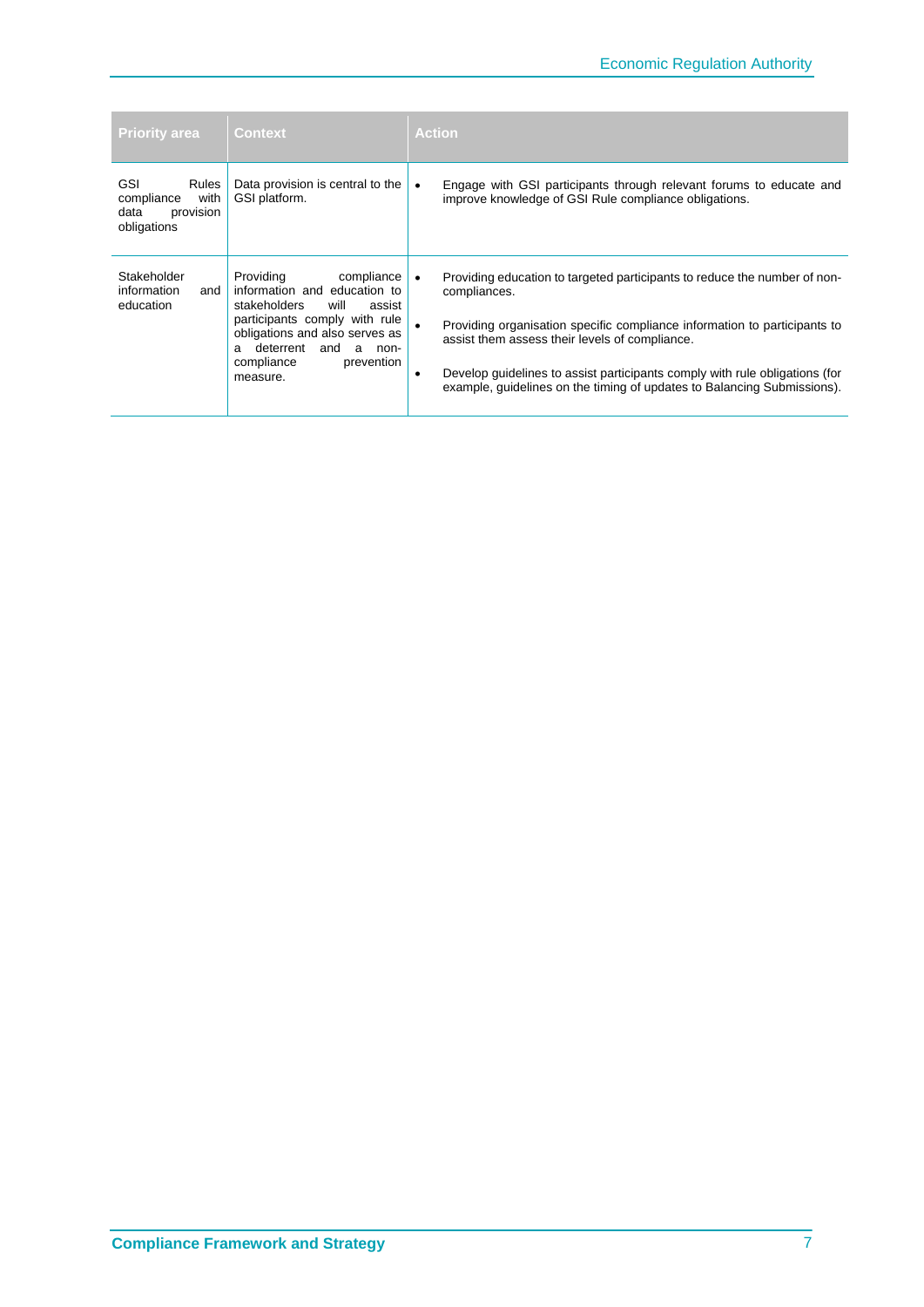## <span id="page-10-0"></span>**Appendix 1 Investigation Outcomes<sup>3</sup>**

| Determination   | Compliance<br><b>Response</b>                  | Circumstances where the Compliance Response may be applicable                                                                                                                                                                                                                                                                                                                                                                                                                                                                                                  |
|-----------------|------------------------------------------------|----------------------------------------------------------------------------------------------------------------------------------------------------------------------------------------------------------------------------------------------------------------------------------------------------------------------------------------------------------------------------------------------------------------------------------------------------------------------------------------------------------------------------------------------------------------|
| No breach found | No further action                              | For matters where the investigation has concluded that there is insufficient<br>evidence to support a breach determination.                                                                                                                                                                                                                                                                                                                                                                                                                                    |
| No breach found | <b>Education advice</b>                        | For matters where the investigation has concluded that there is insufficient<br>evidence to support a breach determination but as part of the investigation the<br>ERA identified opportunities for improvements to processes and/or controls, or<br>other matters where there is a need to provide education and guidance to assist<br>the participant.                                                                                                                                                                                                       |
| Breach found    | No further action                              | For matters where the breach had little to no consequence, actions were taken<br>to rectify the breach in a timely manner and actions have been implemented to<br>reduce the risk of recurrence of the breach.                                                                                                                                                                                                                                                                                                                                                 |
| Breach found    | <b>Education advice</b>                        | For matters where the breach had little to no consequence but there is a need to<br>provide education and guidance to assist the participant meet its obligations and<br>prevent future breaches. Follow up action may be necessary to ensure the<br>guidance provided is followed through by the participant.                                                                                                                                                                                                                                                 |
| Breach found    | Compliance program                             | For matters where there is a reasonable likelihood of future breaches and actions<br>are required to be implemented by the participant to prevent this.<br>The compliance program will seek to document the agreed actions and<br>associated timelines.<br>In some cases the compliance program will form part of other enforcement<br>action, such as the issue of a warning or orders from Electricity Review Board<br>proceedings. In other cases, the compliance program will represent a voluntary<br>program agreed between the participant and the ERA. |
| Breach found    | Warning                                        | For matters where there are material consequences and/or there is a reasonable<br>likelihood of future breaches, and the non-compliant behaviour warrants a formal<br>reprimand.                                                                                                                                                                                                                                                                                                                                                                               |
| Breach found    | Civil penalties                                | For matters where there are material consequences and/or there is a reasonable<br>likelihood of future breaches, and the non-compliant behaviour warrants a<br>monetary penalty.<br>The Market Regulations prescribe different categories of civil penalties:<br>Category A civil penalties - The ERA may issue a notice demanding<br>$\bullet$<br>payment of the penalty;<br>Category B and C civil penalties - The ERA may bring proceedings before<br>$\bullet$<br>the Electricity Review Board (refer below).                                              |
| Breach found    | <b>Electricity Review</b><br>Board proceedings | For matters where there are material consequences and/or there is a reasonable<br>likelihood of future breaches, and the non-compliant behaviour warrants formal<br>orders from the Electricity Review Board.<br>The Market Regulations provide that if the ERA considers that a participant has<br>contravened a provision of the Market Rules it may apply to the Electricity Review<br>Board for one or more orders as set out in Regulation 33 (refer to paragraph<br>5.3.3 of the Monitoring Protocol).                                                   |

 $\overline{3}$ <sup>3</sup> Refer to Table 1 in the ERA's Monitoring Protocol a[t https://www.erawa.com.au/electricity/wholesale-electricity](https://www.erawa.com.au/electricity/wholesale-electricity-market/market-procedures)[market/market-procedures](https://www.erawa.com.au/electricity/wholesale-electricity-market/market-procedures)